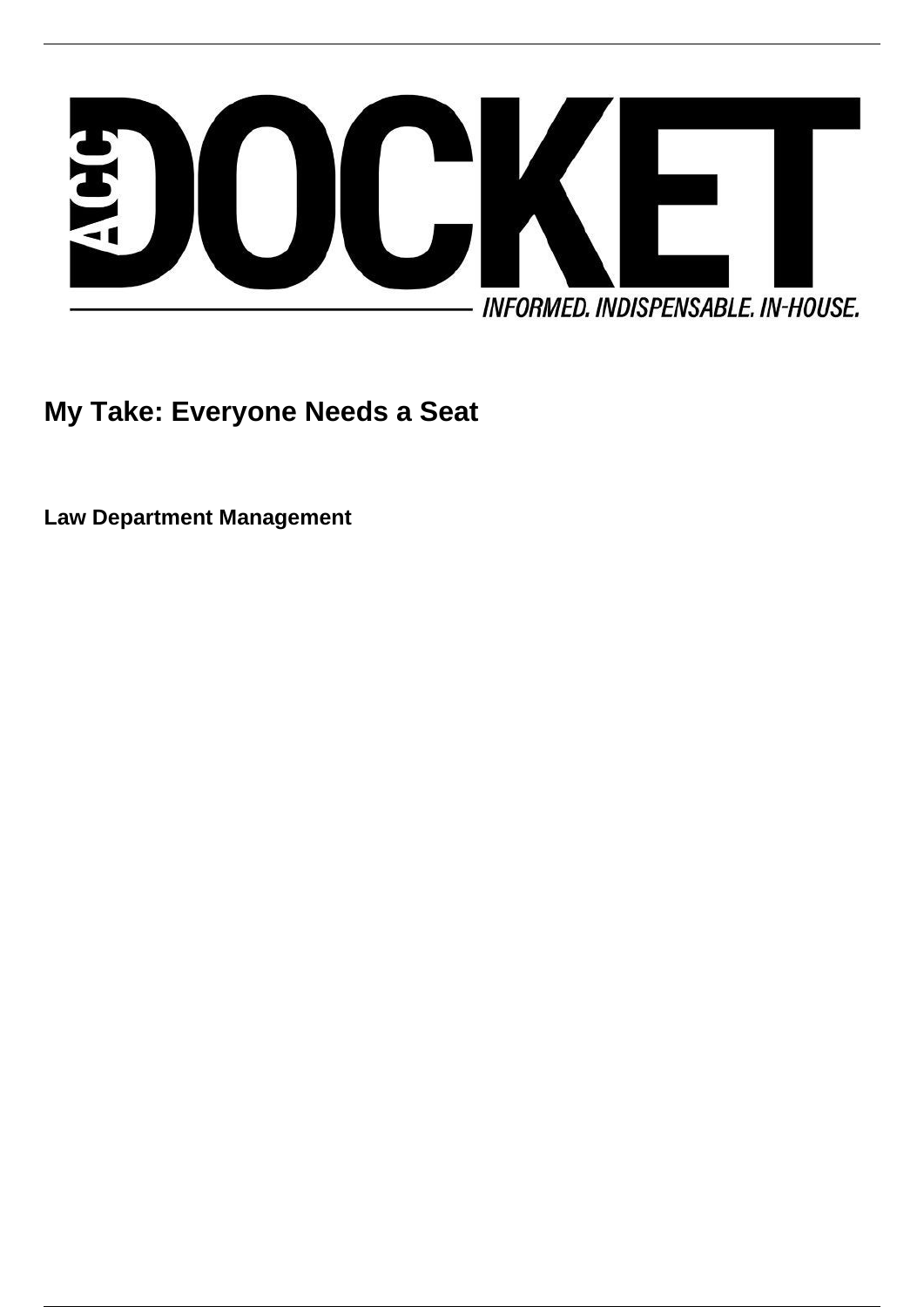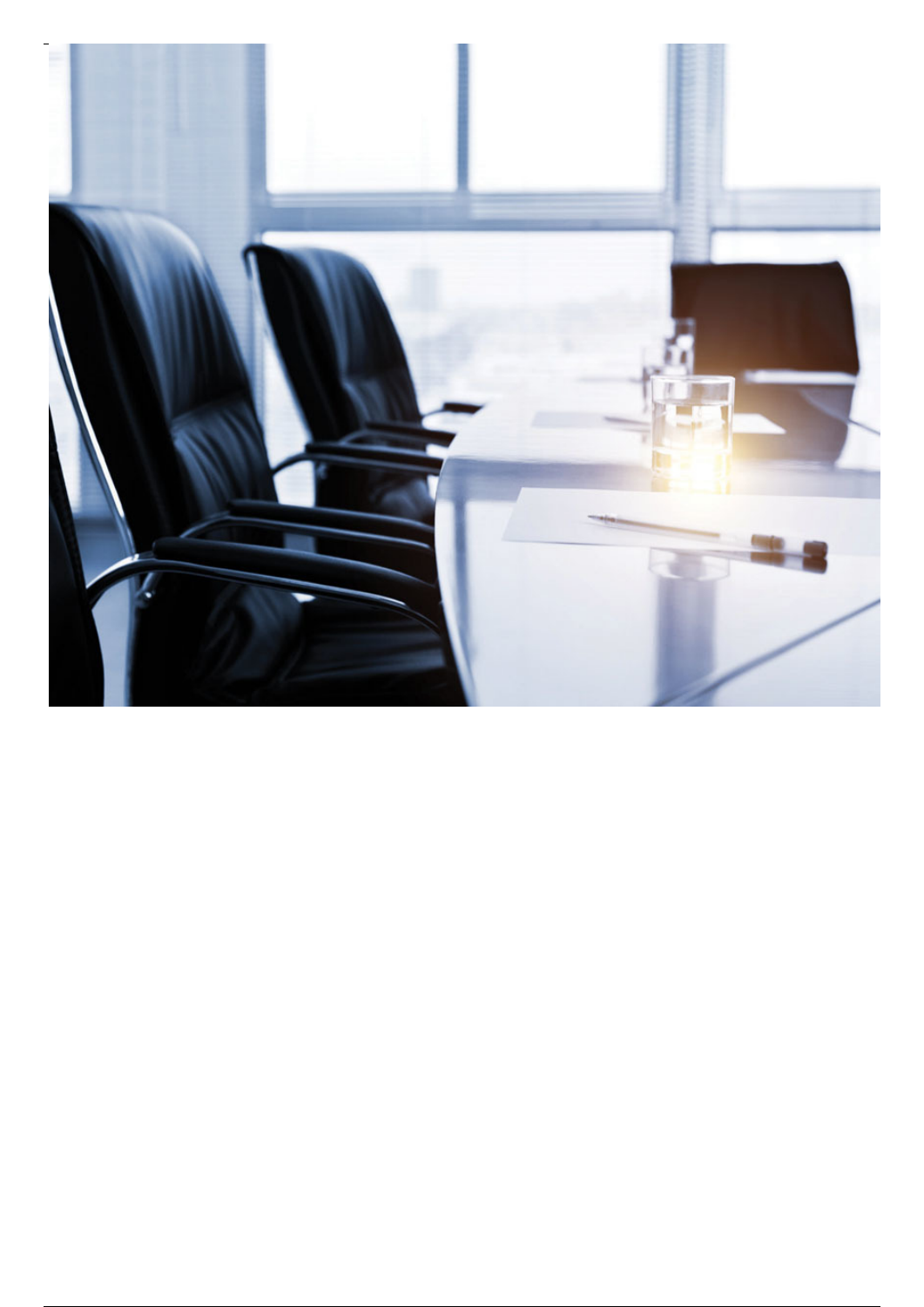

In my first chair's message, I stressed the importance of ACC's Seat at the Table initiative. It is essential for the legal function to be involved in the overall strategy and decision-making of the organizations we serve. And as we prove ourselves as strategic business leaders as well as legal advisors, we are being asked to lead areas beyond the legal department. For example, within my organization, I am responsible for enterprise risk management (ERM) and insurance. ERM is a new function within my company, while insurance formerly reported to another department. As we step up and take on increased responsibilities, our "seat at the table" should be assured.

The trend of other functions reporting to the chief legal officer is evident in the responses to the 2020 ACC Chief Legal Officers Survey report, with 75.6 percent of CLO respondents stating that the compliance function reports to them, followed by 36.4 percent who said the risk function reports to them. Other functions that report to legal include government affairs (27.7 percent) and human resources (20.2 percent).

What does this mean for in-house counsel beyond the CLO? I maintain that a member of the legal team should be in the room whenever important business decisions are being considered and made. When a new product launch is being discussed, or when the organization is considering how to respond to negative chatter on social media, a member of the legal team should be there — not only to advise on legal risks, but to offer solutions that present the right risk/reward ratio to the company.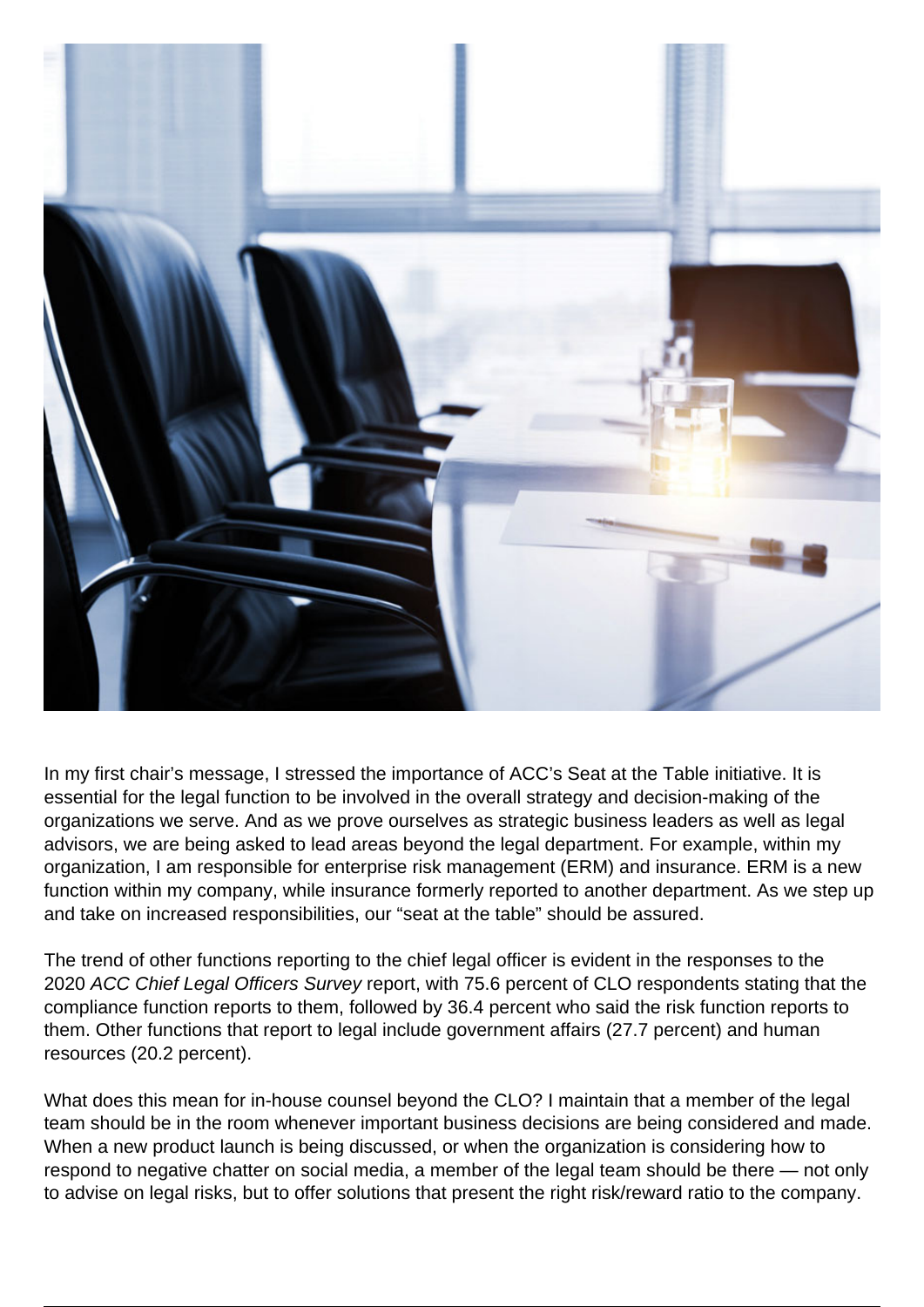I maintain that a member of the legal team should be in the room whenever important business decisions are being considered and made.

According to the CLO survey, organizations and company executives understand this need. The survey looked at categories of risks and their importance as evidenced by the resources allocated to them, and 63 percent of those surveyed indicated that business risks were the priority, followed by financial risks (21 percent). The vast majority of CLO respondents, 62 percent, said they are consulted on business risk, and 30.5 percent on financial risks. In other words, the legal team's input is being sought on the basic components of a company's success: staying in business and making money.

Last month I shared that my goal as chair is to expand the discussion of ACC's Seat at the Table initiative to include all levels of the legal department. I asked you to think about what having a seat at the table means to you, no matter your current position within the legal department. What does it mean to you, your organization, your community, and the larger legal community for you to have a seat at the table? Further, what do you do when your voice isn't being heard, or your access to the table is not supported by your organization? One thing you can do is turn to your vast ACC network. One of the most valuable aspects of your membership is the connection it provides you to other inhouse counsel and their rich and varied experience.

I look forward to discussing with you how we show our collective value to our organizations and the business community as a whole, and how we can continue to earn and claim a seat at the table.

[Jo Anne Schwendinger](/author/jo-anne-schwendinger)